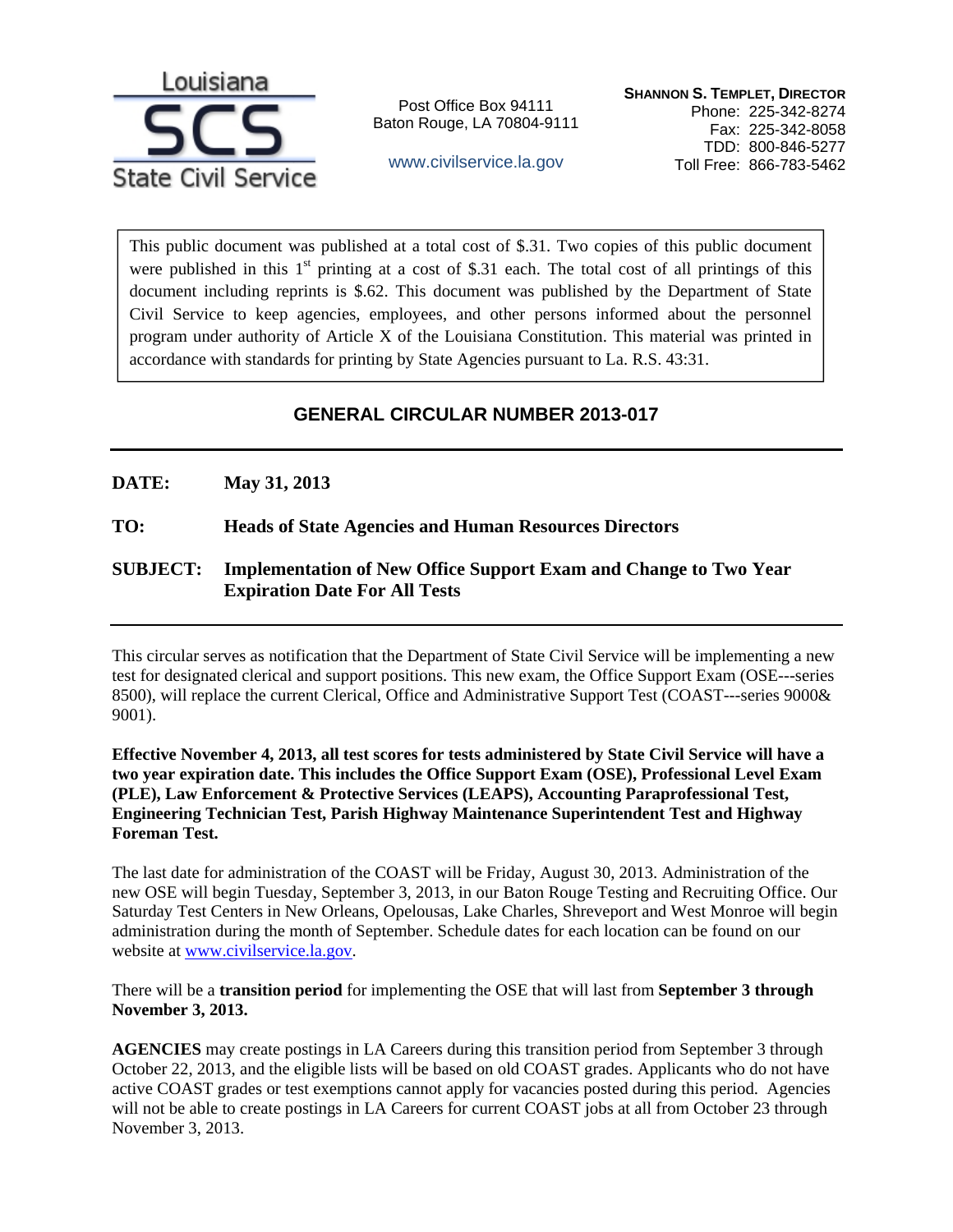#### **GENERAL CIRCULAR #2013‐017** Page **2** of **3**

**APPLICANTS** may apply for and take the new OSE during the transition period, but they will not receive grade notices until after November 3, 2013. This delay is necessary to build up the new eligible list. On November 4, 2013, the OSE grades will become active and may be used to apply to posted vacancies. Applicants cannot take the old COAST during this September/October transition period. The last date for taking the COAST is August 30, 2013. Applicants who want to apply to these vacancies during the transition period who do not already have an active COAST grade will need to take the COAST by August 30, 2013.

#### **AGENCIES WILL NOT BE ALLOWED TO POST COAST JOBS IN LA CAREERS FROM OCTOBER 23, 2013 THROUGH NOVEMBER 3, 2013. APPLICANTS WILL BE UNABLE TO APPLY FOR COAST JOBS AFTER OCTOBER 27, 2013.**

On November 3, 2013, COAST scores presently active in LA Careers will expire. These scores will be unavailable to be used for probational, job appointments or promotion. Effective November 4, 2013, applicants will need a score for the OSE to be eligible to apply for these types of appointments. **All new scores for the OSE will have an expiration date of two years following the effective date of the test score**.

Candidates are strongly encouraged to test during the months of September and October 2013 to be assured they may apply for vacancies as soon as possible using the new OSE scores, starting November 4, 2013. Attached is the list of jobs that will require the OSE test in order to be hired. Please note that there have been some changes to the list of clerical and office support jobs that are included on the test.

State agencies will not be able to create postings in LA Careers for job titles using the COAST from October 23 through November 3, 2013. This is to allow for system updates to reflect the test changes. Any posting using the COAST created in September or October 2013 must have a closing date no later than October 27, 2013. An agency may continue to fill vacancies from previous COAST postings and test scores with closing dates on or before October 27, 2013, until the normal eligible list expiration date passes which is 90 days (or 3 months) from the posting closing date. Continuous postings in LA Careers that use the current COAST must be inactivated by October 27, 2013.

On November 4, 2013, agencies will be allowed to post again for clerical and office support job titles that are assigned to the new OSE. Staffing will make all necessary changes in the LA Careers system; therefore, the HR workflow of any posting created on November 4, 2013 may be processed as normal.

#### **Important dates to remember are:**

- August 30, 2013—Last administration of the COAST (series 9000 & 9001) required to be eligible to apply for vacancies posted during September and October.
- September 3, 2013—Administration of the OSE (series 8500) in Baton Rouge Testing Office begins.
- September 2013—Administration of the OSE (series 8500) in Saturday Centers begins. Check website for schedule dates for each location.
- October 23 through November 3, 2013—Agencies cannot post in LA Careers for job titles covered by the COAST.
- October 27, 2013—All COAST vacancy postings must close and all COAST continuous job postings must be inactivated.